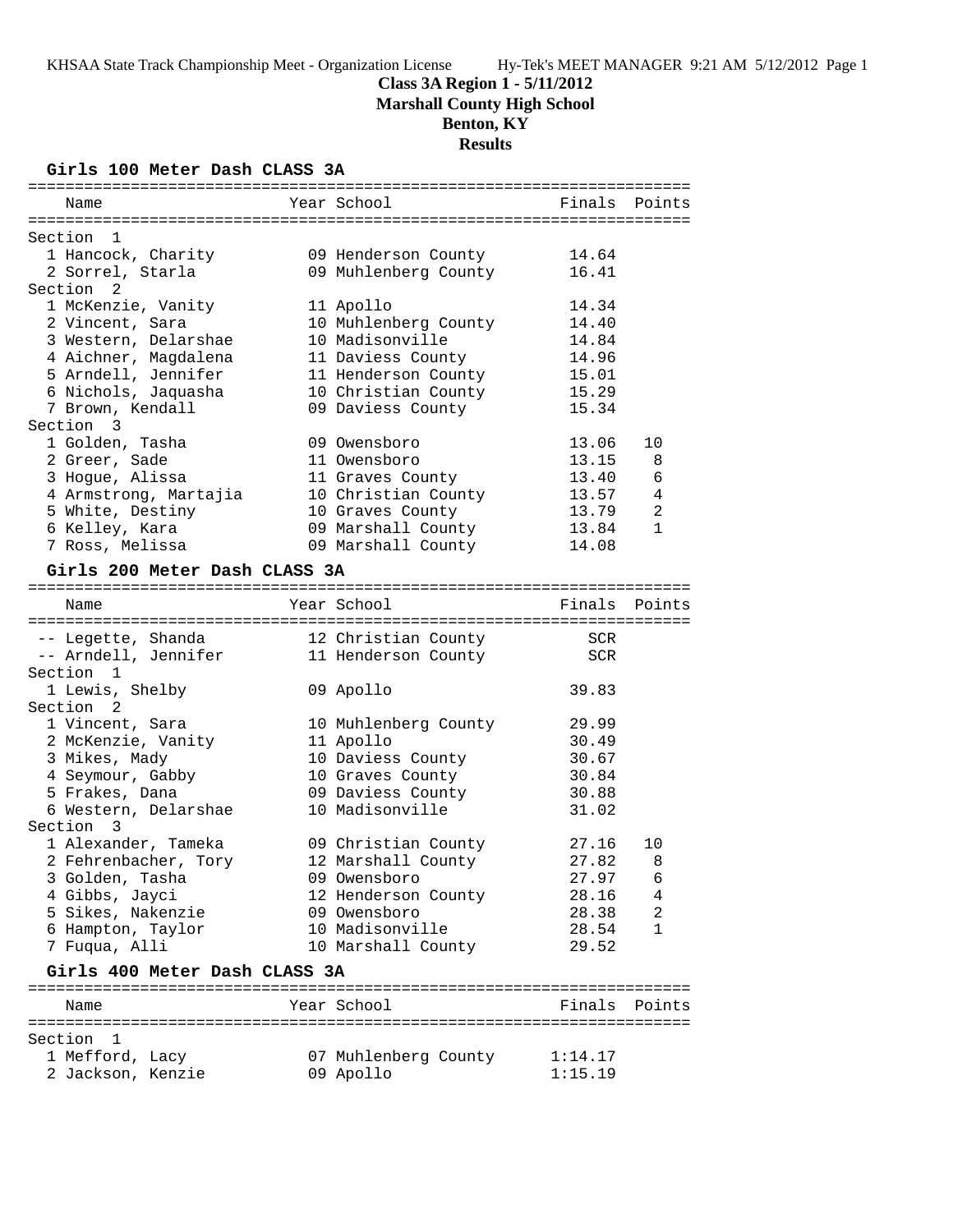**Class 3A Region 1 - 5/11/2012**

**Marshall County High School**

**Benton, KY**

## **Results**

## **....Girls 400 Meter Dash CLASS 3A**

| Section<br>$\overline{\phantom{0}}^2$ |                      |                 |               |
|---------------------------------------|----------------------|-----------------|---------------|
| 1 Clymer, Carley                      | 09 Graves County     | 1:06.51         | 1             |
| 2 Keeling, Jaiden                     | 10 Graves County     | 1:08.04         |               |
| 3 Duty, Kate                          | 10 Daviess County    | 1:08.86         |               |
| 4 Goff, Sydney                        | 09 Marshall County   | 1:08.88         |               |
| 5 Boling, Kelly                       | 10 Daviess County    | 1:09.27         |               |
| 6 Luckett, Sarah                      | 10 Muhlenberg County | 1:10.72         |               |
| Section 3                             |                      |                 |               |
| 1 Barnard, Alyssa                     | 09 Marshall County   | 1:01.69         | 10            |
| 2 Outlaw, DeAsia                      | 09 Henderson County  | 1:01.99         | 8             |
| 3 Burns, Leslie                       | 09 Apollo            | 1:04.44         | 6             |
| 4 Derenzo, Marisa                     | 11 Owensboro         | 1:05.91         | 4             |
| 5 Lawrence, Taylor                    | 11 Owensboro         | 1:06.15         | 2             |
| 6 Hyde, Kim                           | 12 Christian County  | 1:06.53         |               |
| 7 Legette, Shanda                     | 12 Christian County  | 1:08.24         |               |
|                                       |                      |                 |               |
| Girls 800 Meter Run CLASS 3A          |                      |                 |               |
| Name                                  | Year School          |                 | Finals Points |
|                                       |                      |                 |               |
| Section 1                             |                      |                 |               |
| 1 Sallee, Meghan                      | 12 Daviess County    | 2:24.49         | 10            |
| 2 Girten, Alex                        | 09 Owensboro         | 2:29.21         | 8             |
| 3 Fueller, Alliah                     | 11 Muhlenberg County | 2:31.53         | 6             |
| 4 Derenzo, Marisa                     | 11 Owensboro         | 2:33.54         | 4             |
| 5 Borders, Julia                      | 09 Madisonville      | 2:34.14         | 2             |
| 6 Elliott, Allyson                    | 08 Henderson County  | 2:37.05         | $\mathbf{1}$  |
| 7 Holmes, Rachel                      | 09 Christian County  | 2:39.41         |               |
| 8 Adkins, Jamie                       | 12 Daviess County    | 2:39.76         |               |
| 9 Ray, Breanna                        | 10 Apollo            | 2:40.96         |               |
| 10 Stockton, Rachel                   | 10 Madisonville      | 2:41.57         |               |
| 11 Lamb, Hanna                        | 08 Graves County     | 2:41.92         |               |
| 12 Greer, Bailey                      | 09 Marshall County   | 2:44.50         |               |
| 13 Estes, Autumn                      | 07 Muhlenberg County | 2:45.97         |               |
| 14 Nunez, Elena                       | 09 Henderson County  | 2:50.46         |               |
| 15 Moore, Katie                       | 10 Marshall County   | 2:51.40         |               |
| 16 Vance, Gwen                        | 08 Apollo            | 2:53.44         |               |
| 17 Teems, Lisa                        | 08 Graves County     | 2:56.38         |               |
| 18 Meacham, Brooklyn                  | 08 Christian County  | 3:00.28         |               |
| Girls 1600 Meter Run CLASS 3A         |                      |                 |               |
|                                       |                      |                 |               |
| Name                                  | Year School          | Finals          | Points        |
| ============<br>:================     |                      | =============== |               |
| 1 Fueller, Alliah                     | 11 Muhlenberg County | 5:26.90         | 10            |
| 2 Reynolds, Amelia                    | 10 Daviess County    | 5:27.97         | 8             |
| 3 Girten, Alex                        | 09 Owensboro         | 5:34.15         | 6             |
| 4 Elliott, Allyson                    | 08 Henderson County  | 5:46.25         | 4             |
| 5 Keeley, Rachel                      | 10 Owensboro         | 5:47.21         | 2             |
| 6 Burns, Leslie                       | 09 Apollo            | 5:49.78         | $\mathbf{1}$  |
| 7 Lavey, Josie                        | 11 Graves County     | 5:51.06         |               |
| 8 Vincent, Bailey                     | 08 Muhlenberg County | 5:53.05         |               |
| 9 Eades, Abby                         | 10 Daviess County    | 5:53.60         |               |

10 Greer, Bailey 09 Marshall County 5:59.15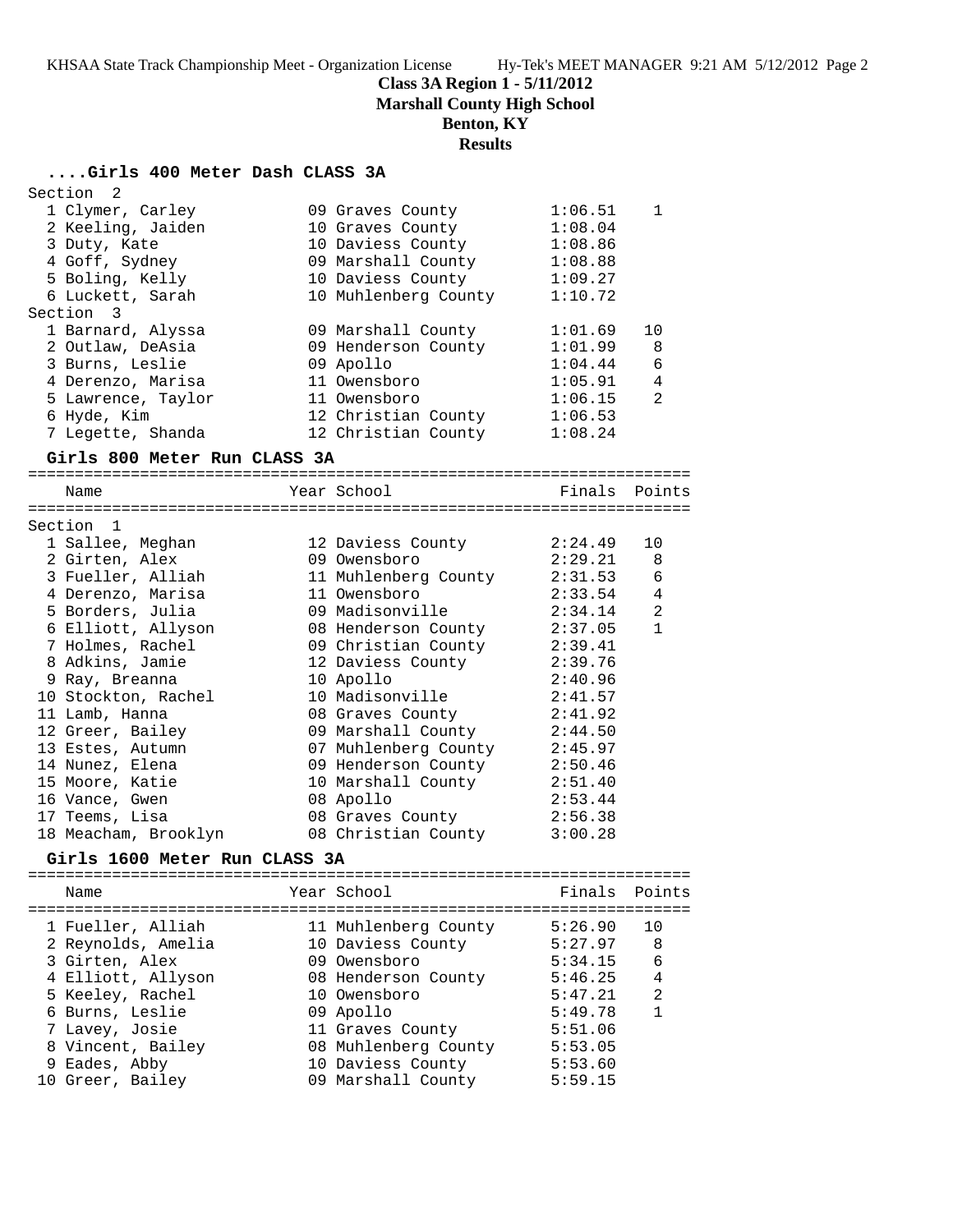**Class 3A Region 1 - 5/11/2012**

**Marshall County High School**

#### **Benton, KY**

#### **Results**

#### **....Girls 1600 Meter Run CLASS 3A**

| 11 Smith, Vanessa    | 08 Marshall County  | 6:01.35 |
|----------------------|---------------------|---------|
| 12 Anderson, Sydney  | 07 Graves County    | 6:11.73 |
| 13 Rickard, Hayleigh | 09 Henderson County | 6:24.06 |
| 14 Logan, Emily      | 11 Madisonville     | 6:34.52 |
| 15 Mitchell, Mariah  | 11 Apollo           | 6:41.65 |
| 16 Quinn, Amy        | 12 Madisonville     | 7:02.53 |

#### **Girls 3200 Meter Run CLASS 3A**

======================================================================= Name Year School Finals Points ======================================================================= 1 O'Bryan, Whitney 10 Daviess County 11:30.19 10 2 Payne, Claire 11 Daviess County 11:33.03 8 3 Mathis, Lindsey 11 Muhlenberg County 11:53.58 6 4 Lavey, Josie 11 Graves County 12:45.89 4 5 Keeley, Rachel 10 Owensboro 12:51.27 2 6 Beliles, Rachel 10 Muhlenberg County 12:54.64 1 7 Smith, Vanessa 08 Marshall County 13:14.07 8 Anderson, Sydney 07 Graves County 13:19.66 9 Niestrath, Gabriella 11 Madisonville 13:25.29 10 Northcutt, Rachel 09 Marshall County 13:28.52 11 Long, Alana 09 Owensboro 14:08.50 12 Flener, Ashtin 12 Apollo 15:09.64 13 Nunez, Elena 09 Henderson County 15:50.79 14 Rendiz, Raquel 11 Henderson County 15:53.06

#### **Girls 100 Meter Hurdles CLASS 3A**

======================================================================= Name Year School Finals Points ======================================================================= -- Carter, Samantha 608 Henderson County 60R Section 1<br>1 Sanderson, Makala<br>Section 2 1 Sanderson, Makala 12 Graves County 20.64 Section 2 1 Miller, Lauren 12 Marshall County 15.51 10 2 Russell, Stephanie 09 Marshall County 17.31 8 3 Alexander, Alexious 10 Christian County 17.78 6 4 Gentry, Kendall 12 Henderson County 17.97 4 5 Woodruff, Maeghan 10 Owensboro 18.07 2 6 Cowherd, Dasia 12 Owensboro 18.26 1 7 Payne, Danielle 09 Daviess County 19.59

### **Girls 300 Meter Hurdles CLASS 3A**

======================================================================= Name Year School ======================================================================= Section 1 1 Alexander, Alexious 10 Christian County 54.87 1 2 Hornaday, Kate 10 Daviess County 56.13 3 Phelps, Kailyn 09 Daviess County 56.70 4 Croney, Susie 10 Christian County 58.62 5 Westerfield, Alicia 11 Apollo 1:02.64 Section 2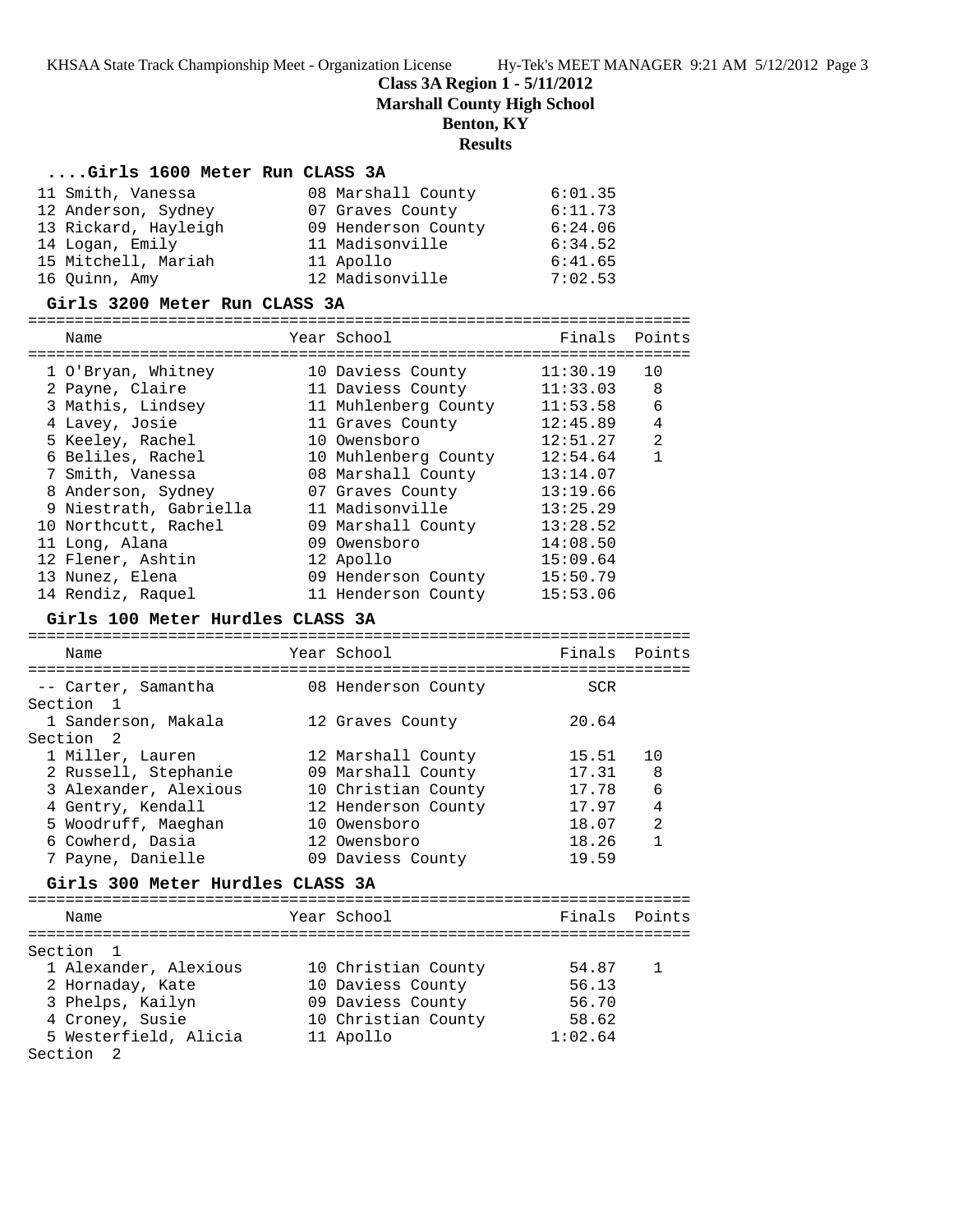**Class 3A Region 1 - 5/11/2012**

**Marshall County High School**

## **Benton, KY**

#### **Results**

#### **....Girls 300 Meter Hurdles CLASS 3A**

| 1 Miller, Lauren                                                                                                                                                                                                                                                                                                                                                                                                       | 12 Marshall County   | 47.34   | 10             |
|------------------------------------------------------------------------------------------------------------------------------------------------------------------------------------------------------------------------------------------------------------------------------------------------------------------------------------------------------------------------------------------------------------------------|----------------------|---------|----------------|
| 2 Hampton, Taylor                                                                                                                                                                                                                                                                                                                                                                                                      | 10 Madisonville      | 49.38   | - 8            |
| 3 Russell, Stephanie                                                                                                                                                                                                                                                                                                                                                                                                   | 09 Marshall County   | 49.45   | 6              |
| 4 Cowherd, Dasia                                                                                                                                                                                                                                                                                                                                                                                                       | 12 Owensboro         | 52.50   | $\overline{4}$ |
| 5 Woodruff, Maeghan                                                                                                                                                                                                                                                                                                                                                                                                    | 10 Owensboro         | 53.65   | -2             |
| 6 Vincent, Kali                                                                                                                                                                                                                                                                                                                                                                                                        | 10 Muhlenberg County | 55.60   |                |
| 7 Williams, Caroline                                                                                                                                                                                                                                                                                                                                                                                                   | 12 Henderson County  | 1:08.97 |                |
| $\sigma$ , $\sigma$ , $\sigma$ , $\sigma$ , $\sigma$ , $\sigma$ , $\sigma$ , $\sigma$ , $\sigma$ , $\sigma$ , $\sigma$ , $\sigma$ , $\sigma$ , $\sigma$ , $\sigma$ , $\sigma$ , $\sigma$ , $\sigma$ , $\sigma$ , $\sigma$ , $\sigma$ , $\sigma$ , $\sigma$ , $\sigma$ , $\sigma$ , $\sigma$ , $\sigma$ , $\sigma$ , $\sigma$ , $\sigma$ , $\sigma$ , $\sigma$ , $\sigma$ , $\sigma$ , $\sigma$ , $\sigma$ , $\sigma$ , |                      |         |                |

#### **Girls 4x100 Meter Relay CLASS 3A**

======================================================================= Finals Points ======================================================================= 1 Owensboro 51.18 10 1) Golden, Tasha 09 2) Woodruff, Maeghan 10 3) Sikes, Nakenzie 09  $\hskip1cm 4)$  Greer, Sade 11 5) Cowherd, Dasia 12 6) Lawrence, Taylor 11 2 Christian County 52.88 8 1) Layne, Danietta 08 2) Alexander, Tameka 09 3) Armstrong, Martajia 10 4) Alexander, Alexious 10 5) Whitfield, Lexi 08 6) Nichols, Jaquasha 10 3 Henderson County 53.47 6 1) Hancock, Charity 09 2) Williams, Caroline 12 3) Baker, Nika 09 4) Outlaw, DeAsia 09 5) Arndell, Jennifer 11 6) Weatherall, Laquisha 11 7) Carter, Samantha 08 8) Gibbs, Jayci 12 4 Marshall County 53.48 4 1) Fuqua, Alli 10 2) Ross, Melissa 09 3) Kelley, Kara 09 4) Fehrenbacher, Tory 12 5) Baas, Brandy 09 6) Strozzo, Bethany 09 7) Russell, Stephanie 09 8) Miller, Lauren 12 5 Apollo 53.61 2 1) Burns, Leslie 09 2) Talbott, Dayjaun 11 3) McKenzie, Vanity 11 4) Hester, Adrionna 12 5) Higgs, Natalie 10 6) Fortune, Tashia 09 7) Ray, Breanna 10 (8) 6 Graves County 54.68 1 1) White, Destiny 10 2) Clymer, Carley 09 3) Hogue, Alissa 11 (4) 4) Coleman, Aliva 10 5) West, Taylor 10 (6) Adams, Gabby 10 7) Edwards, Shaquille 11 8) Seymour, Gabby 10 7 Daviess County 58.83 1) Frakes, Dana 09 2) Phelps, Kailyn 09 3) Payne, Danielle 09 4) Aichner, Magdalena 11 5) Allen, Taylor 10 (6) Brown, Kendall 09 7) Wells, Kaitlyn 09 8) Payne, Kendall 09 **Girls 4x200 Meter Relay CLASS 3A** ======================================================================= School **Finals** Points ======================================================================= Section 1 1 Daviess County 2:08.13

- 1) Mikes, Mady 10 2) Payne, Danielle 09
- 3) Newton, Krista 10 4) Aichner, Magdalena 11
-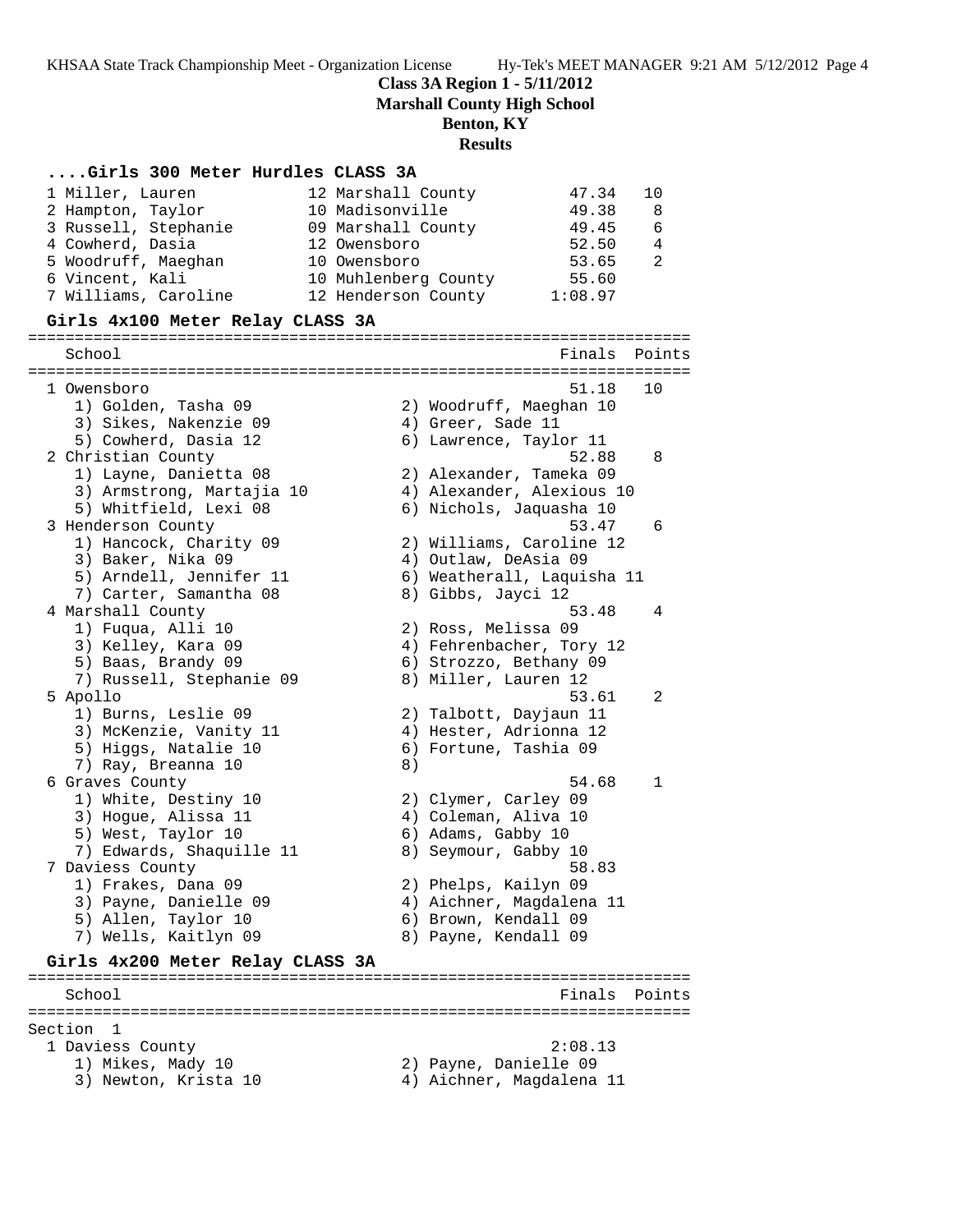## **Class 3A Region 1 - 5/11/2012 Marshall County High School Benton, KY**

# **Results**

**....Girls 4x200 Meter Relay CLASS 3A** 5) Frakes, Dana 09 6) Browning, Sarah 09 7) Duty, Kate 10 8) Wells, Kaitlyn 09 Section 2 1 Owensboro 1:48.53 10 1) Woodruff, Maeghan 10 2) Lawrence, Taylor 11 3) Greer, Sade 11 4) Cowherd, Dasia 12 5) Sikes, Nakenzie 09 6) Golden, Tasha 09 2 Marshall County 1:48.55 8 1) Fuqua, Alli 10 2) Fehrenbacher, Tory 12 3) Barnard, Alyssa 09 4) Miller, Lauren 12 5) Kelley, Kara 09 6) Ross, Melissa 09 7) Strozzo, Bethany 09 8) Russell, Stephanie 09 3 Henderson County 1:50.39 6 1) Gibbs, Jayci 12 2) Gentry, Kendall 12 3) Outlaw, DeAsia 09 (4) Baker, Nika 09 5) Carter, Samantha 08 6) Arndell, Jennifer 11 7) Hancock, Charity 09 8) Weatherall, Laquisha 11 4 Graves County 1:52.50 4 1) White, Destiny 10 2) Clymer, Carley 09 3) Hogue, Alissa 11 (4) West, Taylor 10 5) Coleman, Aliva 10 (6) Seymour, Gabby 10 7) Edwards, Shaquille 11  $\qquad \qquad 8)$  Adams, Gabby 10 5 Christian County 1:55.02 2 1) Layne, Danietta 08 2) Alexander, Tameka 09 3) Alexander, Alexious 10 4) Whitfield, Lexi 08 5) Nichols, Jaquasha 10 6) McCullough, Chayla 08 6 Apollo 1:56.26 1 1) Fortune, Tashia 09 2) Higgs, Natalie 10 3) McKenzie, Vanity 11 4) Hester, Adrionna 12 5) Burns, Leslie 09 (6) Ray, Breanna 10 7) Talbott, Dayjaun 11 8) 7 Muhlenberg County 2:04.39 1) Vincent, Sara 10 2) Vincent, Kali 10 3) Luckett, Sarah 10 4) Mefford, Lacy 07 5) Sorrel, Starla 09 6) Slaughter, Harley 07 7) Richie, Brittany 09 8) **Girls 4x400 Meter Relay CLASS 3A** ======================================================================= School **Finals Points** ======================================================================= Section 1 1 Madisonville North Hopkins 4:52.61 1) Borders, Julia 09 2) Hampton, Taylor 10 3) Stockton, Rachel 10 4) Niestrath, Gabriella 11 5) Logan, Emily 11 6) Western, Delarshae 10 Section 2 1 Henderson County 4:21.64 10 1) Gibbs, Jayci 12 2) Elliott, Allyson 08 3) Outlaw, DeAsia 09 4) Hancock, Charity 09 5) Gentry, Kendall 12 6) Williams, Caroline 12 7) Baker, Nika 09 8) Rickard, Hayleigh 09 2 Owensboro 4:23.63 8 1) Girten, Alex 09 2) Derenzo, Marisa 11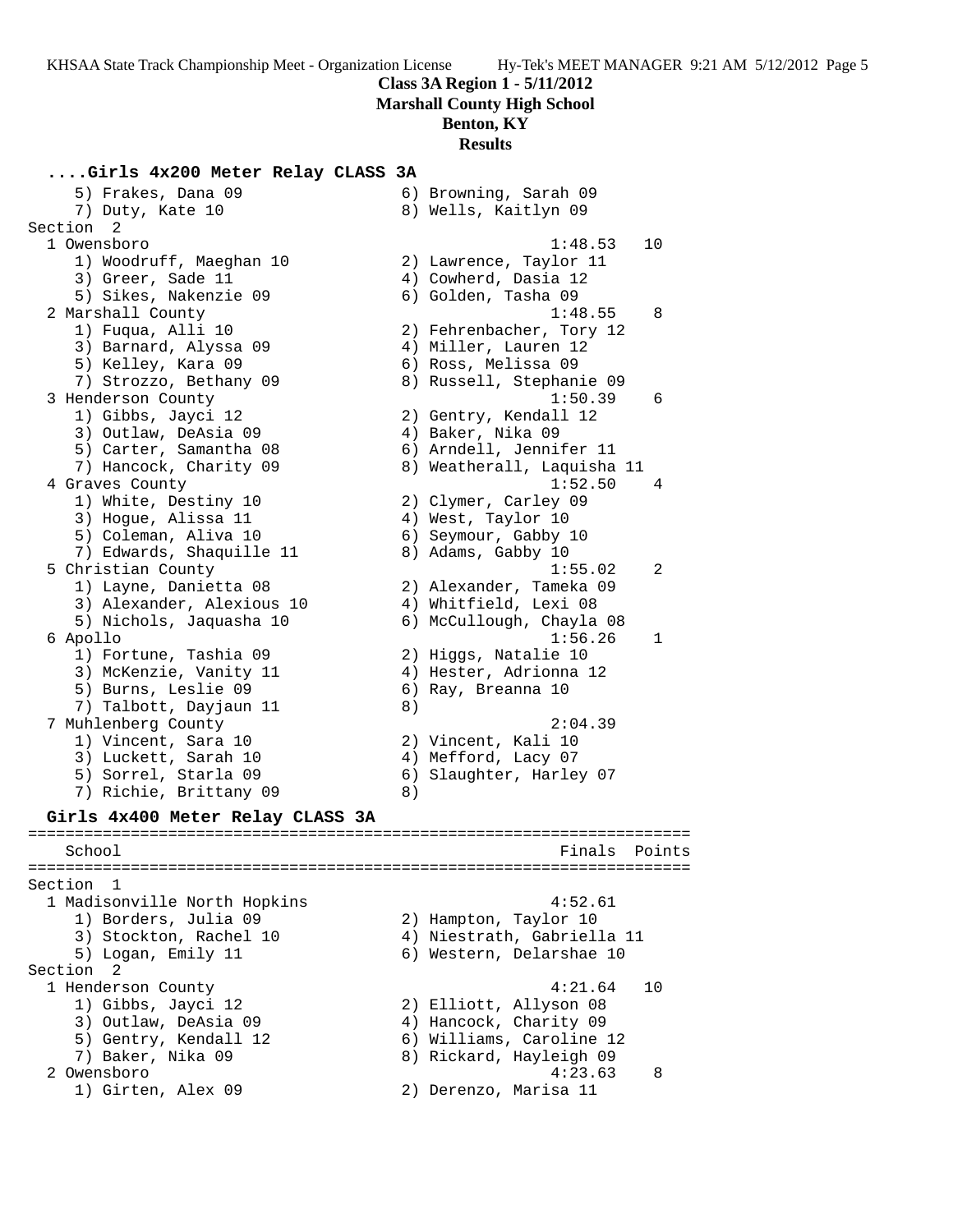## **Class 3A Region 1 - 5/11/2012 Marshall County High School**

**Benton, KY**

# **Results**

## **....Girls 4x400 Meter Relay CLASS 3A**

3) Lawrence, Taylor 11  $\qquad \qquad \qquad$  4) Cowherd, Dasia 12 5) Parker, Susan 10 6) Keeley, Rachel 10 3 Marshall County 4:25.70 6 1) Barnard, Alyssa 09 2) Goff, Sydney 09 3) Ross, Melissa 09 4) Russell, Stephanie 09 5) Fehrenbacher, Tory 12 (6) Greer, Bailey 09 7) Miller, Lauren 12 and 8) Baas, Brandy 09 4 Christian County 4:29.53 4 1) Williams, Martessia 12 2) Hyde, Kim 12 3) Alexander, Tameka 09 4) Whitfield, Lexi 08 5) Holmes, Rachel 09 6) Legette, Shanda 12 7) McCullough, Chayla 08 8) 5 Graves County 4:36.40 2 1) Keeling, Jaiden 10 2) White, Destiny 10 3) Clymer, Carley 09 (4) West, Taylor 10 5) Teems, Lisa 08 6) Coleman, Aliva 10 7) Lamb, Hanna 08 8 8) Lavey, Josie 11 6 Daviess County 4:39.16 1 1) Frakes, Dana 09 2) Phelps, Kailyn 09 3) Duty, Kate 10 4) Boling, Kelly 10 5) Sallee, Meghan 12 6) Wells, Kaitlyn 09 7) Mikes, Mady 10 8) Newton, Krista 10 7 Muhlenberg County 5:03.78 1) Luckett, Sarah 10 2) Fueller, Alliah 11 3) Vincent, Kali 10 4) Vincent, Bailey 08 5) Estes, Autumn 07 (6) Abshire, Sarah 10 7) Beliles, Rachel 10 8) Robards, Taylor Beth 07 **Girls 4x800 Meter Relay CLASS 3A** ======================================================================= School **Finals Points** ======================================================================= Section 1 1 Daviess County 9:54.12 10 1) Payne, Claire 11 2) Adkins, Jamie 12 3) O'Bryan, Whitney 10 4) Sallee, Meghan 12 5) Reynolds, Amelia 10 (6) Boling, Kelly 10 7) Eades, Abby 10 8) Payne, Jessica 10 2 Owensboro 10:19.42 8 1) Keeley, Rachel 10 2) Derenzo, Marisa 11 3) Parker, Susan 10 (4) Girten, Alex 09 5) Flaherty, Sarah 10 6) 3 Madisonville North Hopkins 10:42.81 6 1) Borders, Julia 09 2) Hampton, Taylor 10 3) Niestrath, Gabriella 11 4) Stockton, Rachel 10 5) Logan, Emily 11 (6) Quinn, Amy 12 4 Marshall County 10:53.53 4 1) Waggoner, Claire 10 2) Peal, Savana 09 3) Goff, Sydney 09 (4) Greer, Bailey 09 5) Smith, Vanessa 08 6) Prange, Rachel 09 7) Northcutt, Rachel 09 8) Moore, Katie 10 5 Muhlenberg County 11:01.98 2 1) Vincent, Bailey 08 2) Beliles, Rachel 10 3) Estes, Autumn 07 4) Robards, Taylor Beth 07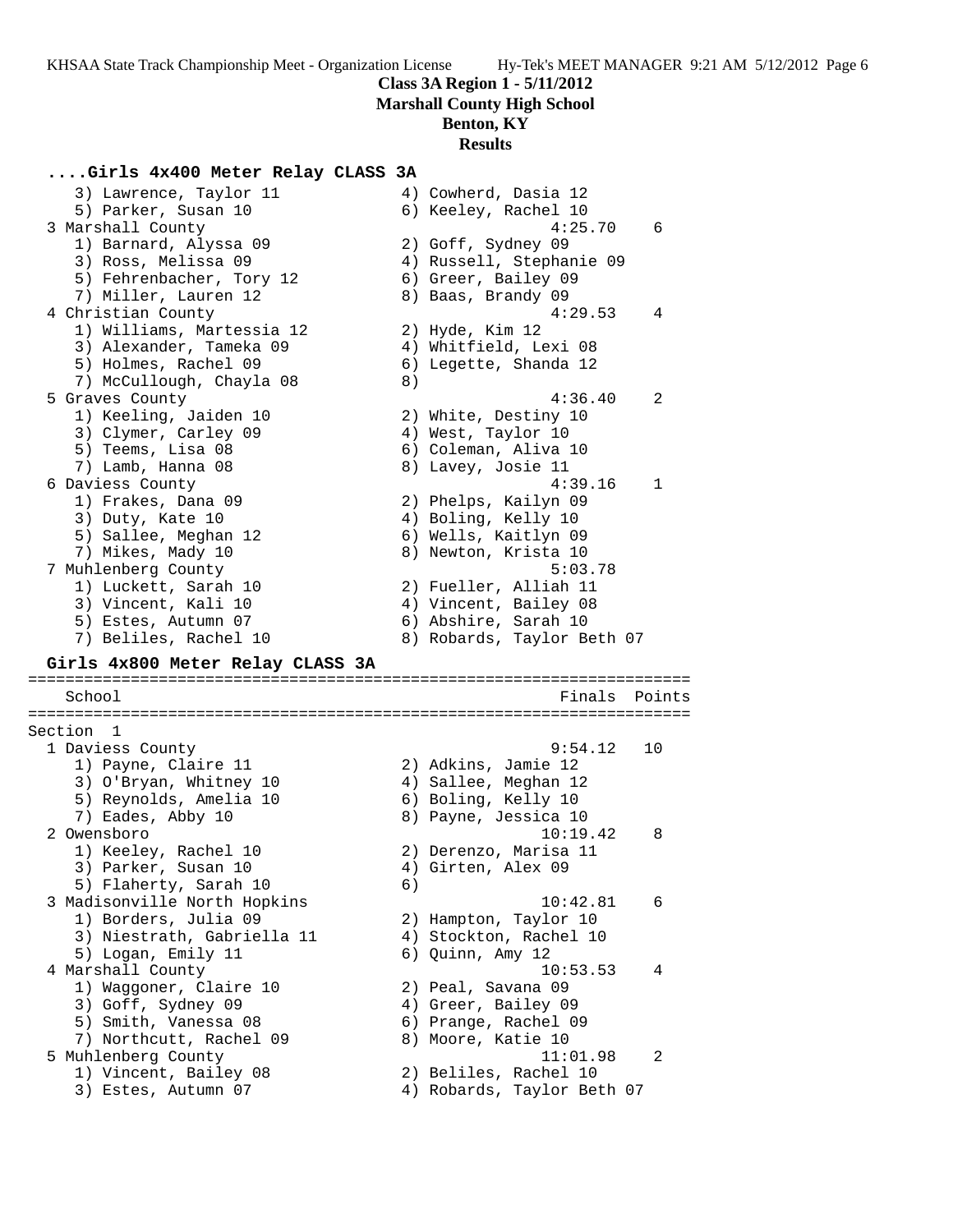## **Class 3A Region 1 - 5/11/2012 Marshall County High School**

# **Benton, KY**

# **Results**

## **....Girls 4x800 Meter Relay CLASS 3A**

| 5) Mathis, Lindsey 11     |    | 6) Mefford, Lacy 07      |   |
|---------------------------|----|--------------------------|---|
| 7) Vincent, Kali 10       |    | 8) Fueller, Alliah 11    |   |
| 6 Graves County           |    | 11:08.56                 | 1 |
| 1) Teems, Lisa 08         |    | 2) Lavey, Josie 11       |   |
| 3) Lamb, Hanna 08         |    | 4) Anderson, Sydney 07   |   |
| 5) Jones, Hannah 09       |    | 6) Thomas, Daci 09       |   |
| 7) Fortner, Kimberly 10   |    | 8) Burgess, Jaqulynn 09  |   |
| 7 Christian County        |    | 11:10.15                 |   |
| 1) Holmes, Rachel 09      |    | 2) McCullough, Chayla 08 |   |
| 3) Whitfield, Lexi 08     |    | 4) McGregory, KeKe 07    |   |
| 5) Meacham, Brooklyn 08   | 6) |                          |   |
| 8 Henderson County        |    | 11:51.87                 |   |
| 1) Nunez, Elena 09        |    | 2) Bullock, Hannah 11    |   |
| 3) Rickard, Hayleigh 09   |    | 4) Elliott, Allyson 08   |   |
| 5) Meuth, Neal 10         |    | 6) Rendiz, Raquel 11     |   |
| 7) Hancock, Charity 09    |    | 8) Baker, Nika 09        |   |
| 9 Apollo                  |    | 12:03.40                 |   |
| 1) Vance, Gwen 08         |    | 2) Mitchell, Mariah 11   |   |
| 3) Westerfield, Alicia 11 |    | 4) Jackson, Kenzie 09    |   |
| 5) Ray, Breanna 10        |    | 6) Flener, Ashtin 12     |   |
|                           |    |                          |   |

## **Boys 100 Meter Dash CLASS 3A**

# =======================================================================

| Name                   | Year School          | Finals Points |                |
|------------------------|----------------------|---------------|----------------|
| 1 Clay, Maurice        | 10 Muhlenberg County | 12.11         |                |
| 2 Coles, Dustin        | 09 Graves County     | 13.24         |                |
| Section 2              |                      |               |                |
| 1 Wells, Ryan          | 11 Marshall County   | 11.90         |                |
| 2 Jones, Darren        | 10 Daviess County    | 12.03         |                |
| 3 Mason, Anthony       | 11 Muhlenberg County | 12.04         |                |
| 4 Henigan, Robert      | 12 Henderson County  | 12.05         |                |
| 5 Hamilton, Michael    | 10 Graves County     | 12.39         |                |
| 6 Cosner, Hardin       | 11 Marshall County   | 12.40         |                |
| 7 Cox, Zach            | 12 Daviess County    | 12.52         |                |
| Section 3              |                      |               |                |
| 1 Johnson, Michael     | 09 Owensboro         | 11.32         | 10             |
| 2 Dillard, Elijah      | 12 Apollo            | 11.35         | 8              |
| 3 Alexander, Jefferson | 11 Christian County  | 11.37         | 6              |
| 4 Nichols, Devonte     | 12 Christian County  | 11.43         | 4              |
| 5 Turner, Keyronn      | 12 Henderson County  | 11.57         | $\overline{2}$ |
| 6 Lee, Ross            | 11 Apollo            | 11.62         | 1              |
| 7 Hines, Deonte        | 12 Madisonville      | 11.68         |                |

### **Boys 200 Meter Dash CLASS 3A**

| Name                | Year School         | Finals Points |  |
|---------------------|---------------------|---------------|--|
|                     |                     |               |  |
| -- Nichols, Nolan   | 10 Marshall County  | SCR           |  |
| -- Langley, Jermain | 12 Henderson County | SCR           |  |
| Section 1           |                     |               |  |
| 1 Turner, Keyronn   | 12 Henderson County | 23.86         |  |
| 2 Hines, Deonte     | 12 Madisonville     | 23 90         |  |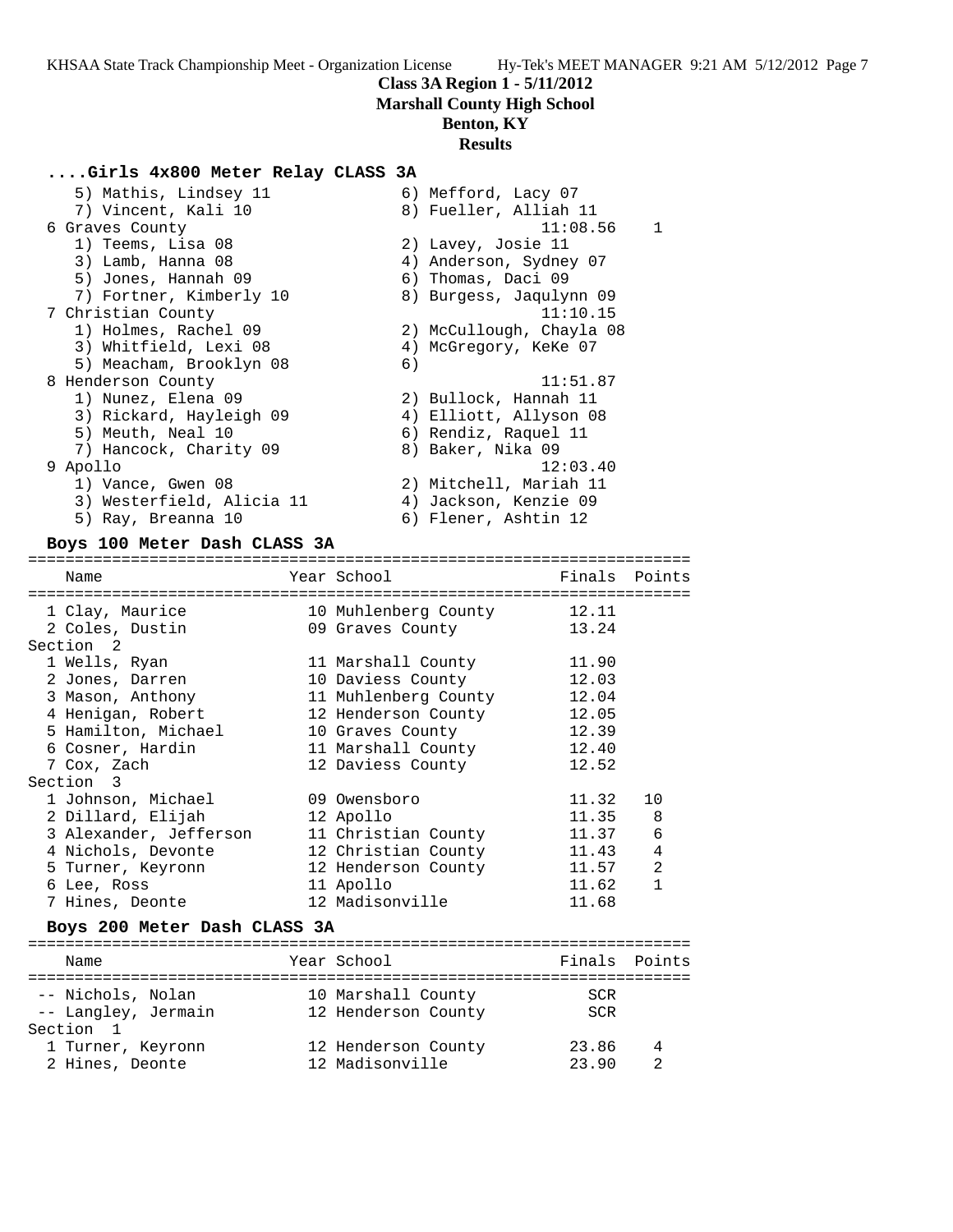# **Class 3A Region 1 - 5/11/2012**

**Marshall County High School**

## **Benton, KY**

# **Results**

|                                       | Results                                |                    |                |
|---------------------------------------|----------------------------------------|--------------------|----------------|
| Boys 200 Meter Dash CLASS 3A          |                                        |                    |                |
| 3 Mason, Anthony                      | 11 Muhlenberg County                   | 24.42              |                |
| 4 Hendley, Ty                         | 10 Graves County                       | 25.18              |                |
| 5 Skates, Nathan                      | 12 Marshall County                     | 25.80              |                |
| 6 Samek, Elijah                       | 09 Muhlenberg County                   | 28.49              |                |
| Section 2                             |                                        |                    |                |
| 1 Nichols, Devonte                    | 12 Christian County                    | 23.21              | 10             |
| 2 Thomas, Kavonta                     | 10 Daviess County                      | 23.59              | 8              |
| 3 Johnson, Michael                    | 09 Owensboro                           | 23.63              | 6              |
| 4 Alexander, Jefferson                | 11 Christian County                    | 23.91<br>23.96     | $\mathbf{1}$   |
| 5 Lee, Ross<br>6 Reed, Ronald         | 11 Apollo<br>11 Daviess County         | 24.20              |                |
| 7 Butler, Anthony                     | 12 Apollo                              | 24.31              |                |
| Boys 400 Meter Dash CLASS 3A          |                                        |                    |                |
|                                       |                                        |                    |                |
| Name                                  | Year School                            |                    | Finals Points  |
|                                       |                                        |                    |                |
| Section 1<br>1 Woodruff, Issac        | 09 Muhlenberg County 1:06.37           |                    |                |
| Section 2                             |                                        |                    |                |
| 1 Gibson, Nick                        | 11 Marshall County                     | 55.15              |                |
| 2 Cecil, James                        | 10 Daviess County                      | 55.70              |                |
| 3 Agisilaou, Nikos                    | 12 Owensboro                           | 56.59              |                |
| 4 Morris, Bryson                      | 08 Apollo                              | 57.14              |                |
| 5 Patterson, Tristan                  | 09 Apollo                              | 57.48              |                |
| 6 Lancaster, Kyle                     | 12 Christian County                    | 57.90              |                |
| 7 Travis, Quinton                     | 10 Muhlenberg County 1:01.12           |                    |                |
| Section 3                             |                                        |                    |                |
| 1 Shears, Aaron                       | 12 Daviess County                      | 51.75              | 10             |
| 2 Baker, Gavont                       | 12 Henderson County 51.92              |                    | 8              |
| 3 Carrillo, Martin                    | 12 Graves County                       | 52.37              | 6              |
| 4 Matally, T.J.                       | 11 Owensboro                           | 52.42              | $\overline{4}$ |
| 5 Sohne, Zach                         | 11 Henderson County                    | 52.85              | 2              |
| 6 Humphrey, Devante                   | 12 Christian County                    | 53.75              | $\mathbf{1}$   |
| 7 Barry, Kyle                         | 12 Marshall County                     | 55.07              |                |
| Boys 800 Meter Run CLASS 3A           |                                        |                    |                |
| Name                                  | Year School                            | Finals             | Points         |
|                                       |                                        |                    | --------       |
| Section 1                             |                                        |                    |                |
| 1 O'Bryan, Alex                       | 11 Apollo                              | 2:00.48            | 10             |
| 2 Lampkin, Troy                       | 12 Marshall County                     | 2:01.55            | 8              |
| 3 Morris, Wes                         | 12 Daviess County                      | 2:02.49            | 6              |
| 4 Kelley, Griffin                     | 12 Owensboro                           | 2:06.71            | $\overline{4}$ |
| 5 Wilson, Kyle                        | 11 Henderson County                    | 2:08.75            | $\overline{2}$ |
| 6 Mariney, Dan                        | 08 Muhlenberg County                   | 2:09.29            | $\mathbf{1}$   |
| 7 Estes, Justin                       | 12 Apollo                              | 2:11.79            |                |
| 8 Carpenter, Grant                    | 09 Daviess County                      | 2:13.04            |                |
| 9 Ashby, Evan                         | 12 Madisonville                        | 2:13.84            |                |
| 10 Bell, Garrett                      | 10 Graves County                       | 2:14.34            |                |
| 11 Whitfield, Joseph                  | 09 Madisonville                        | 2:16.95            |                |
| 12 Carnine, Jacob<br>13 Jones, Hunter | 09 Marshall County<br>10 Graves County | 2:18.31<br>2:19.59 |                |
|                                       |                                        |                    |                |
|                                       |                                        |                    |                |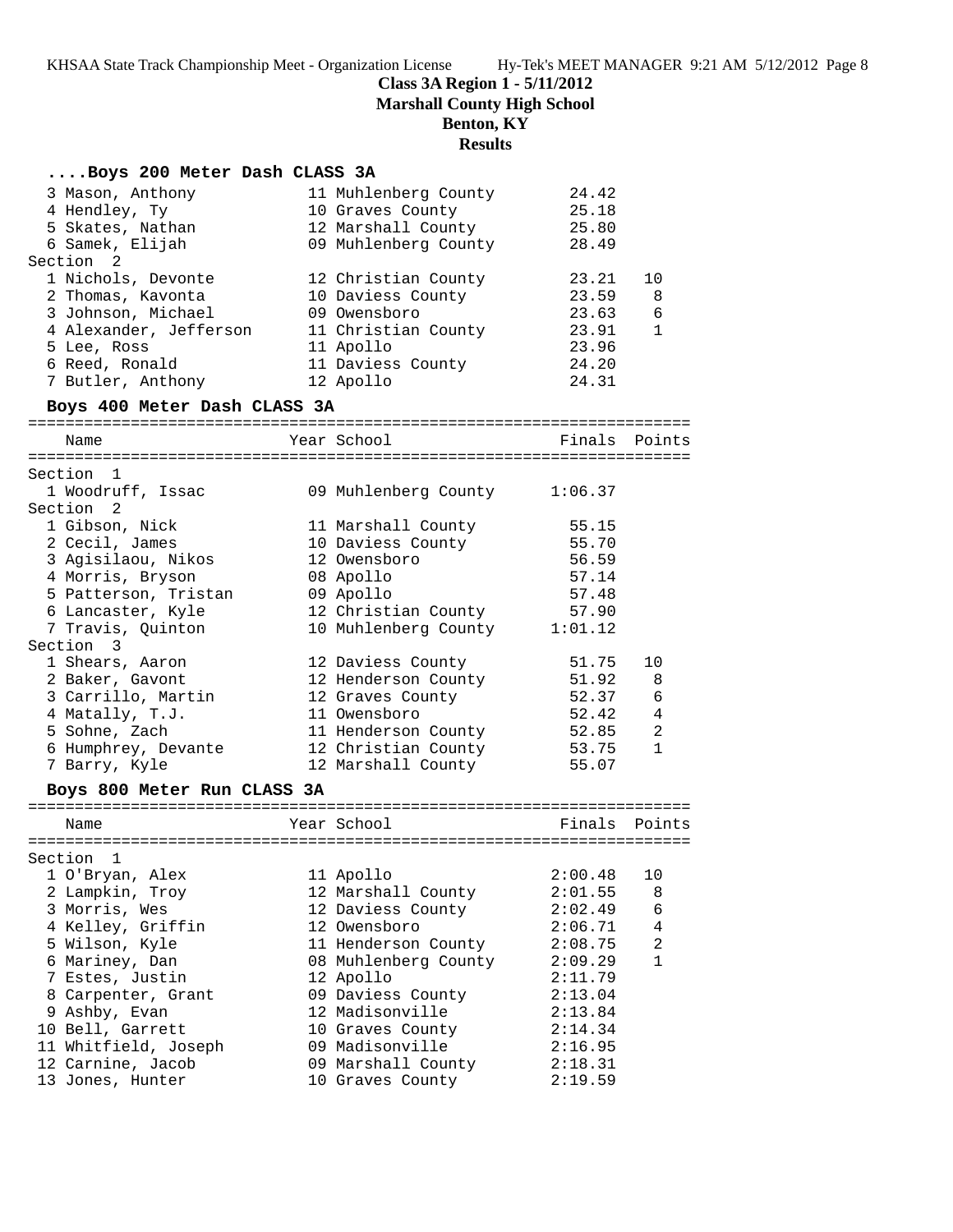## **Class 3A Region 1 - 5/11/2012**

**Marshall County High School**

## **Benton, KY**

## **Results**

#### **....Boys 800 Meter Run CLASS 3A**

| 14 Krawiec, Chad  | 08 Muhlenberg County | 2:20.76 |
|-------------------|----------------------|---------|
| 15 Sells, Kenneth | 09 Christian County  | 2:21.07 |
| 16 Reagan, Chance | 11 Christian County  | 2:21.70 |
| 17 Busby, Billy   | 12 Henderson County  | 2:31.35 |

#### **Boys 1600 Meter Run CLASS 3A**

======================================================================= Name The Year School The Points Points Points ======================================================================= 1 O'Bryan, Alex 11 Apollo 4:40.63 10 2 Wilson, Kyle 11 Henderson County 4:43.74 8 3 Whitfield, Joseph 09 Madisonville 4:47.54 6 4 Gunn, Colin 08 Marshall County 4:48.03 4 5 Atherton, Luke 12 Daviess County 4:48.49 2 6 Baker, Trey 11 Daviess County 4:49.70 1 7 Ashby, Evan 12 Madisonville 4:50.45 8 Durbin, Tristan 10 Apollo 4:51.94 9 Anderson, Seth 10 Graves County 5:00.67 10 Glenn, Ethan 10 Owensboro 5:02.18 11 Bell, Garrett 10 Graves County 5:02.66 12 Blankenship, Robert 09 Marshall County 5:05.48 13 Sorrels, Hayden 11 Muhlenberg County 5:10.91 14 Clark, Brandon 10 Christian County 5:14.14 15 Campbell, Atlee 09 Muhlenberg County 5:14.68 16 Scott, Brandon 10 Christian County 5:17.54 17 Boehni, Jonas 11 Henderson County 5:21.39

#### **Boys 3200 Meter Run CLASS 3A**

======================================================================= Name Tear School Tear School Finals Points ======================================================================= 1 Geary, Chase 10 Muhlenberg County 9:33.82 10 2 Southard, Daniel 10 Daviess County 9:44.64 8 3 Hurd, Logan 10 Christian County 9:58.53 6 4 Quisenberry, Cameron 11 Daviess County 10:02.86 4 5 Keeley, Jeff 11 Owensboro 10:09.32 2 6 Meserve, Landon 11 Apollo 10:20.90 1 7 Durbin, Tristan 10 Apollo 10:34.00 8 Wilson, Kyle 11 Henderson County 10:39.76 9 Meuth, Taylor 10 Henderson County 10:45.66 10 Kimmell, Austin 10 Owensboro 11:09.21 11 Crossett, Jon 11 Christian County 11:32.66 12 Walton, Dylan 10 Muhlenberg County 11:41.03 13 Winstead, Ethan 11 Madisonville 12:04.02

#### **Boys 110 Meter Hurdles CLASS 3A**

| Name              | Year School         | Finals Points |  |
|-------------------|---------------------|---------------|--|
|                   |                     |               |  |
| -- Cooper, Lance  | 10 Christian County | SCR           |  |
| -- Blair, Carlton | 12 Owensboro        | SCR           |  |
| Section 1         |                     |               |  |
| 1 Adkins, Tyler   | 11 Daviess County   | 20.31         |  |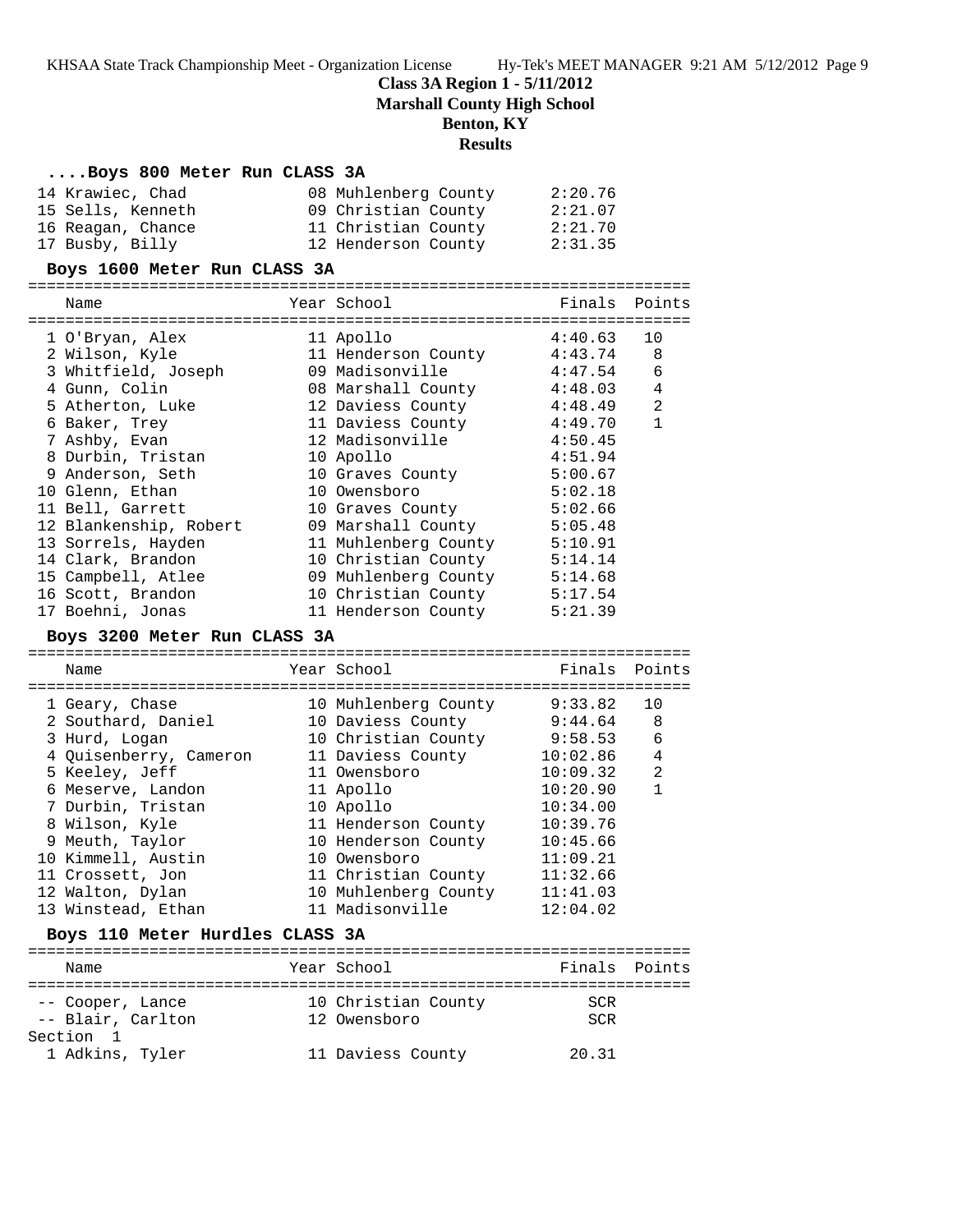**Class 3A Region 1 - 5/11/2012**

**Marshall County High School**

**Benton, KY**

# **Results**

## **....Boys 110 Meter Hurdles CLASS 3A**

| 2 Pyle, Christian                                                    | 11 Muhlenberg County   | 21.70                    |                |
|----------------------------------------------------------------------|------------------------|--------------------------|----------------|
| Section 2                                                            |                        |                          |                |
| 1 Couch, Isaac                                                       | 09 Madisonville        | 15.99                    | 10             |
| 2 Duvall, Ryan                                                       | 10 Apollo              | 16.44                    | 8              |
| 3 Brzowski, Aaron                                                    | 10 Daviess County      | 16.80                    | 6              |
| 4 Bidwell, Taylor                                                    | 10 Muhlenberg County   | 17.65                    | $\overline{4}$ |
| 5 Farley, Brennon                                                    | 10 Henderson County    | 18.00                    | 2              |
| 6 Zamora, Kevin                                                      | 10 Henderson County    | 18.05                    | $\mathbf 1$    |
| 7 Gilliam, Graham                                                    | 11 Owensboro           | 18.81                    |                |
| Boys 300 Meter Hurdles CLASS 3A                                      |                        |                          |                |
| Name                                                                 | Year School            | Finals Points            |                |
|                                                                      |                        |                          |                |
| -- Armstead, Jordan                 11 Henderson County<br>Section 1 |                        | SCR                      |                |
| 1 Smith, Isaiah                                                      | 08 Christian County    | 48.33                    |                |
| 2 Clay, Maurice                                                      | 10 Muhlenberg County   | 50.21                    |                |
| 3 Adkins, Tyler                                                      | 11 Daviess County      | 50.58                    |                |
| 4 Pyle, Christian                                                    | 11 Muhlenberg County   | 50.76                    |                |
| Section <sub>2</sub>                                                 |                        |                          |                |
| 1 Brzowski, Aaron                                                    | 10 Daviess County      | 42.54                    | 10             |
| 2 Blair, Carlton                                                     | 12 Owensboro           | 42.66                    | -8             |
| 3 Dillard, Elijah                                                    | 12 Apollo              | 42.97                    | 6              |
| 4 Turner, Remariae                                                   | 12 Christian County    | 44.95                    | $\overline{4}$ |
| 5 Zamora, Kevin                                                      | 10 Henderson County    | 46.17                    | -2             |
| 6 Gilliam, Graham                                                    | 11 Owensboro           | 46.94                    | $\mathbf{1}$   |
| -- Duvall, Ryan                                                      | 10 Apollo              | DNF                      |                |
| Boys 4x100 Meter Relay CLASS 3A                                      |                        |                          |                |
| School                                                               |                        | Finals                   | Points         |
|                                                                      |                        |                          |                |
| Section 1                                                            |                        |                          |                |
| 1 Christian County                                                   |                        | 44.55                    | 10             |
| 1) Alexander, Jefferson 11                                           | 2) Nichols, Devonte 12 |                          |                |
| 3) Turner, Remariae 12                                               | 4) Smith, Isaiah 08    |                          |                |
| 5) Nichols, Shaquon 10                                               | 6)                     |                          |                |
| 2 Apollo                                                             |                        | 44.66                    | 8              |
| 1) Butler, Anthony 12                                                | 2) Dillard, CJ 10      |                          |                |
| 3) Lee, Ross 11                                                      | 4) Dillard, Elijah 12  |                          |                |
| 5) Morris, Bryson 08                                                 | 6) McKenzie, Jereal 09 |                          |                |
| 7) Hudson, Adonis 10                                                 |                        | 8) Patterson, Tristan 09 |                |
| 3 Henderson County                                                   |                        | 45.01                    | 6              |
| 1) Turner, Keyronn 12                                                | 2) Henigan, Robert 12  |                          |                |
| 3) Langley, Jermain 12                                               | 4) Baker, Gavont 12    |                          |                |
| 5) Arnett, Jeremy 11                                                 | 6) Armstead, Jordan 11 |                          |                |
| 7) Fredrick, Logan 09                                                |                        | 8) Chappell, Keilean 11  |                |
| 4 Daviess County                                                     |                        | 46.25                    | 4              |
| 1) Reed, Ronald 11                                                   | 2) Cox, Zach 12        |                          |                |
| 3) Thomas, Kavonta 10                                                | 4) Jones, Darren 10    |                          |                |
| 5) Barker, Chase 12                                                  | 6) Shears, Aaron 12    |                          |                |
| 7) Mathew, Blaine 12                                                 | 8) Brzowski, Aaron 10  |                          |                |
|                                                                      |                        |                          |                |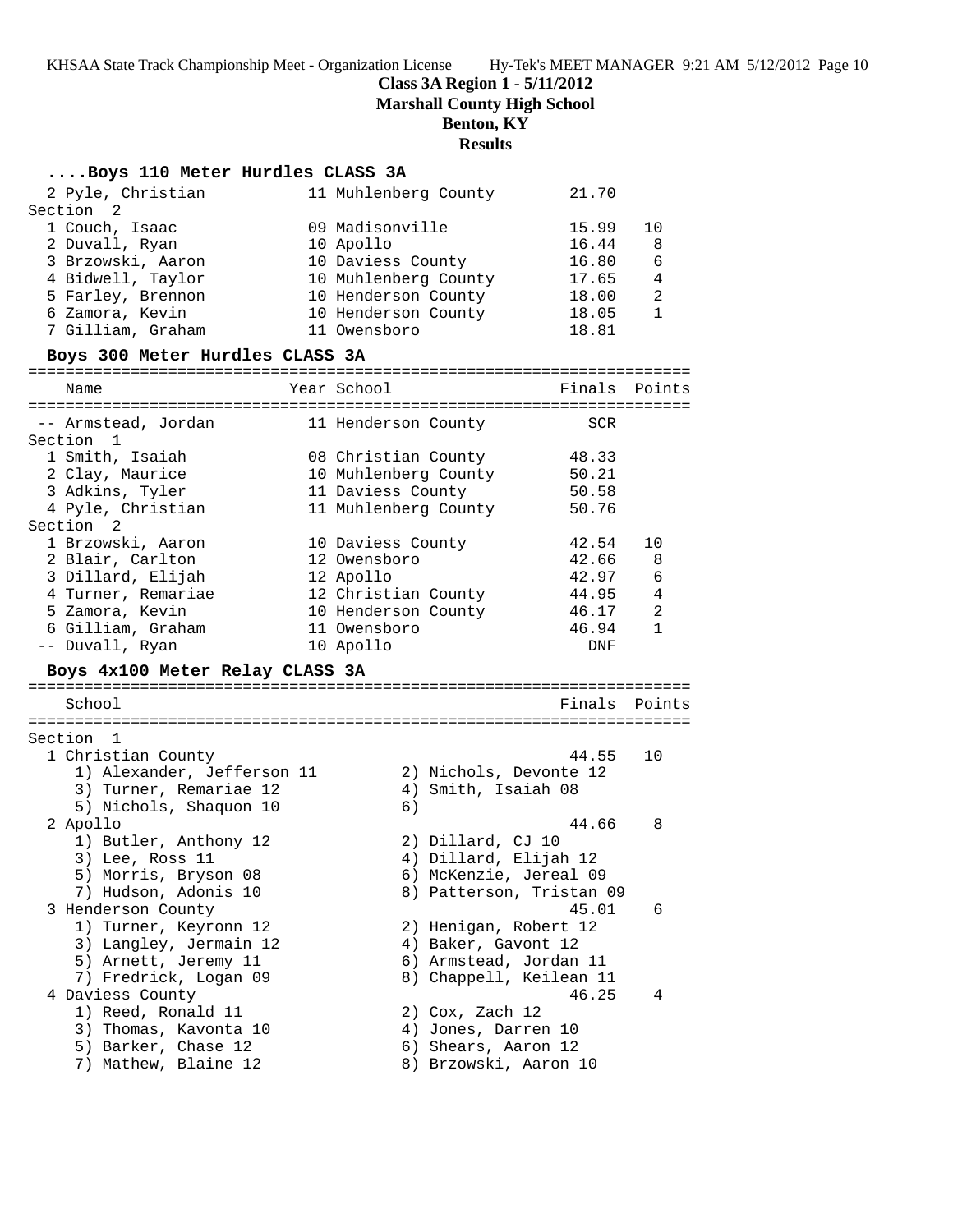**Class 3A Region 1 - 5/11/2012**

**Marshall County High School**

#### **Benton, KY**

#### **Results**

#### **....Boys 4x100 Meter Relay CLASS 3A**

 5 Graves County 47.21 2 1) Hamilton, Michael 10 2) Carrillo, Martin 12 3) Hendley, Ty 10 (4) Coles, Dustin 09 5) Bell, Garrett 10 6) Richardson, Jake 12 6 Muhlenberg County 47.92 1 1) Clay, Maurice 10 2) Bidwell, Taylor 10 3) Mason, Anthony 11 4) McGrath, Andrew 10 5) Pyle, Christian 11 (6) Samek, Elijah 09 7) Travis, Eli 08 8) Dixon, Gunner 10 7 Marshall County 48.19 1) Cosner, Hardin 11 2) Skates, Nathan 12 3) Nichols, Nolan 10 4) Wells, Ryan 11 5) Low, Trent 12 6) Gregory, Cody 10 **Boys 4x200 Meter Relay CLASS 3A** ======================================================================= School **Finals Points** ======================================================================= 1 Madisonville North Hopkins 1:44.01 1 1) Hines, Deonte 12 2) Willyard, Luke 10 3) McClearn, Parker 10 4) Martin, Freddy 10 5) Chumley, Sam 09 6) Winstead, Ethan 11 Section 2 1 Christian County 1:31.43 10 1) Alexander, Jefferson 11 2) Nichols, Devonte 12 3) Nichols, Shaquon 10 4) Turner, Remariae 12 5) Smith, Isaiah 08 6) Humphrey, Devante 12 2 Daviess County 1:31.53 8 1) Reed, Ronald 11 2) Morris, Wes 12 3) Shears, Aaron 12 4) Thomas, Kavonta 10 5) Jones, Darren 10 (6) Mathew, Blaine 12 7) Cox, Zach 12 8) Brzowski, Aaron 10 3 Henderson County 1:32.89 6 1) Turner, Keyronn 12 2) Langley, Jermain 12 3) Henigan, Robert 12 (4) Baker, Gavont 12 5) Chappell, Keilean 11 6) Arnett, Jeremy 11 7) Sohne, Zach 11 8) Armstead, Jordan 11 4 Apollo 1:34.82 4 1) Butler, Anthony 12 2) Patterson, Tristan 09 3) Morris, Bryson 08 (4) Dillard, CJ 10 5) Lee, Ross 11 6) Dillard, Elijah 12 7) McKenzie, Jereal 09 8) Hudson, Adonis 10 5 Muhlenberg County 1:43.93 2 1) Clay, Maurice 10 2) Pyle, Christian 11 3) Travis, Quinton 10 4) McGrath, Andrew 10 5) Woodruff, Issac 09 6) Samek, Elijah 09 7) Dixon, Gunner 10 8) Travis, Eli 08 -- Owensboro FS 1) Johnson, Michael 09 2) Kelley, Griffin 12 3) Matally, T.J. 11 (4) Blair, Carlton 12 5) Main, Zack 11 6) -- Graves County DNF 1) Hamilton, Michael 10 2) Carrillo, Martin 12 3) Hendley, Ty 10  $\hskip 10mm 4$  ) Coles, Dustin 09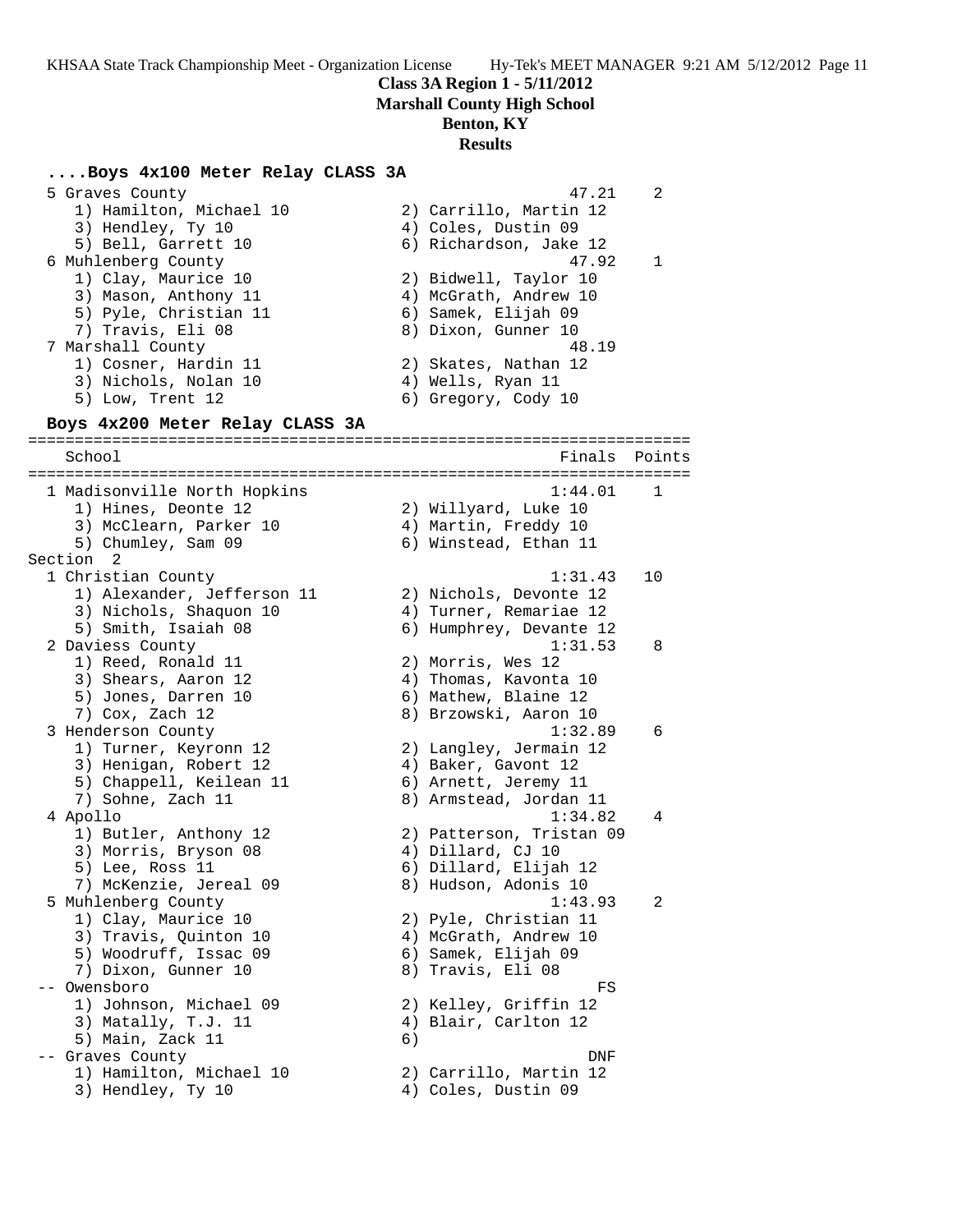**Class 3A Region 1 - 5/11/2012**

**Marshall County High School**

## **Benton, KY**

**Results**

**....Boys 4x200 Meter Relay CLASS 3A** 5) Richardson, Jake 12 6) Bell, Garrett 10 7) Anderson, Seth 10 8) Brady, Austin 10 **Boys 4x400 Meter Relay CLASS 3A** ======================================================================= School **Finals** Points ======================================================================= Section 1<br>1 Muhlenberg County 1 Muhlenberg County 4:06.36 1) Mariney, Dan 08 2) Sorrels, Hayden 11 3) Krawiec, Chad 08 4) Pyle, Christian 11 5) Samek, Elijah 09 6) Pierce, Aaron 09 7) Harris, Taylor 07 8) Sumner, Richard 10 Section 2 1 Daviess County 3:32.40 10 1) Shears, Aaron 12 2) Cecil, James 10 3) Morris, Wes 12 4) Thomas, Kavonta 10 5) Reed, Ronald 11 6) Douglas, Bradley 10 7) Carpenter, Grant 09 8) Brzowski, Aaron 10 2 Henderson County 3:33.20 8 1) Sohne, Zach 11 2) Langley, Jermain 12 3) Arnett, Jeremy 11 (4) Baker, Gavont 12 5) Fredrick, Logan 09 6) Stauffer, Jacob 09 7) Armstead, Jordan 11 8) Turner, Keyronn 12 3 Owensboro 3:35.02 6 1) Agisilaou, Nikos 12 2) Blair, Carlton 12 3) Kelley, Griffin 12 4) Matally, T.J. 11 5) Wright, Tre 09 6) Garrard, Zac 11 4 Apollo 3:39.20 4 1) Estes, Justin 12 (2) Lee, Ross 11 3) O'Bryan, Alex 11 4) Patterson, Tristan 09 5) Morris, Bryson 08 6) Dillard, CJ 10 7) Grimes, Michael 09 8) Butler, Anthony 12 5 Marshall County 3:44.82 2 1) Hillman, Hunter 11 2) Gregory, Cody 10 3) Barry, Kyle 12 4) Lampkin, Troy 12 5) Gibson, Nick 11 6) Blankenship, Robert 09 6 Graves County 3:49.66 1 1) Carrillo, Martin 12 2) Hendley, Ty 10 3) Bell, Garrett 10 4) Richardson, Jake 12 5) Hamilton, Michael 10  $\qquad \qquad$  6) Anderson, Seth 10 7) Jones, Hunter 10 (8) 7 Christian County 4:01.07 1) Humphrey, Devante 12 2) Lancaster, Kyle 12 3) Shanklin, Jon 11 4) Turner, Remariae 12 5) Smith, Isaiah 08 6) Sells, Kenneth 09 **Boys 4x800 Meter Relay CLASS 3A** ======================================================================= School Finals Points Points and the School Finals Points Points and the School Finals Points and the School Finals Points and the School Finals Points and the School Finals Points and the School Finals Points and the Schoo ======================================================================= Section 1 1 Marshall County 8:16.15 10 1) Hillman, Hunter 11 2) Gibson, Nick 11